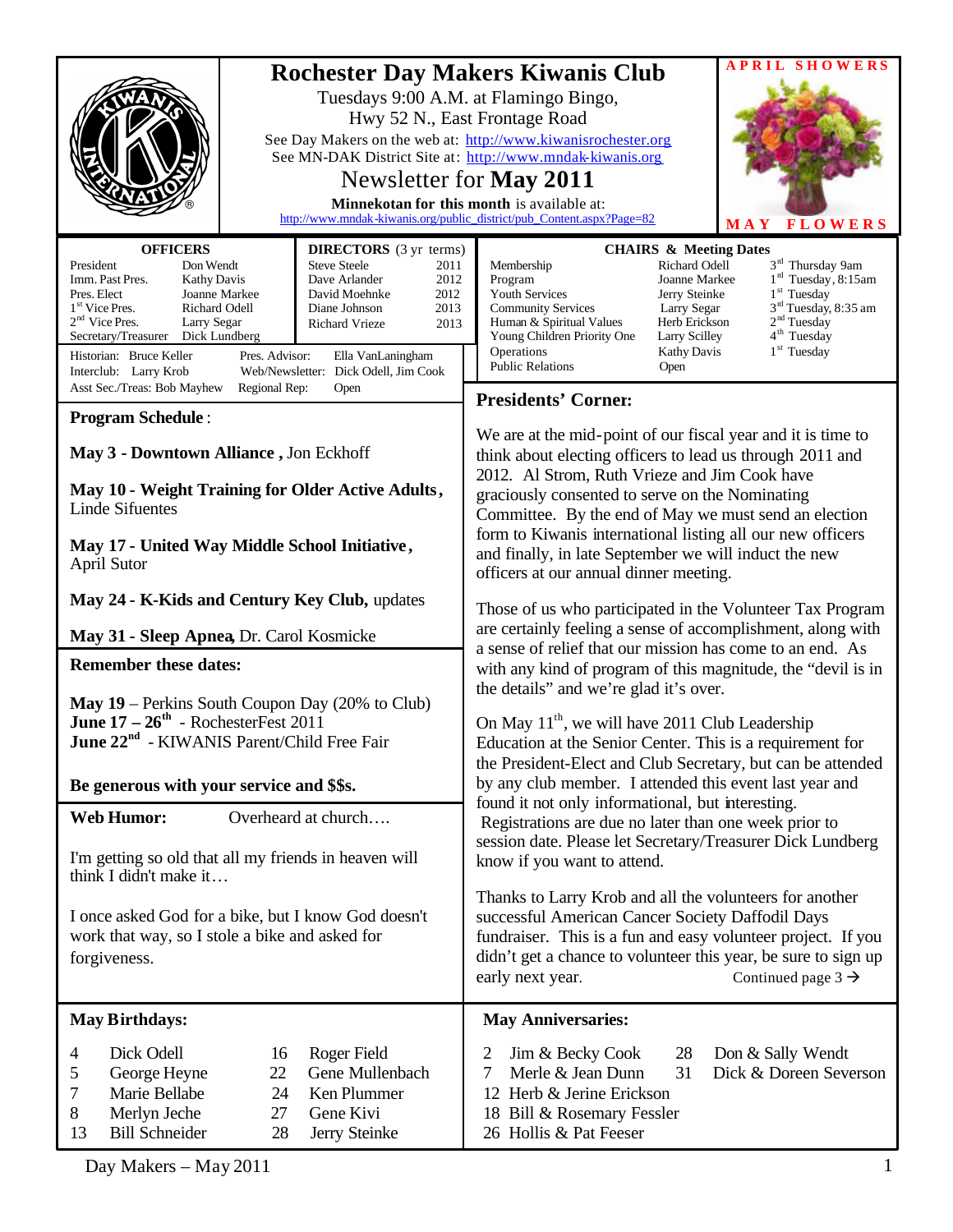| <b>Secretary/Treasurer's Report - April 2011</b>                                       |                           | <b>Committee Reports:</b>                                                                                                                             |
|----------------------------------------------------------------------------------------|---------------------------|-------------------------------------------------------------------------------------------------------------------------------------------------------|
| <b>Bank Balance 3/30/11:</b><br>Administrative Account:                                | \$9,389.14<br>\$ 8,075.54 | <b>Membership</b> The committee is meeting monthly. The club<br>needs 3-4 new members to maintain our distinguished status.                           |
| Service Account:                                                                       | 2,003.45                  | <b>Program-</b> Programs are scheduled well into May.                                                                                                 |
| Hockey/YCPO:                                                                           | $-293.06$                 | <b>Community Service-</b> The tax program is mostly complete and                                                                                      |
| Bike Repair:                                                                           | 89.67                     | was very successful.                                                                                                                                  |
| K-Family                                                                               | $-289.00$                 | YCPO- Family Fun Night is coming up April 26 <sup>th</sup> . Rochester                                                                                |
| Chili Feed                                                                             | $-197.46$                 | Fest Parent/Child Fair will be June 22 <sup>nd</sup> .                                                                                                |
| Day Makers on leave: Ron King, Sara King, Judy Lien                                    |                           | Youth Services - The school's reading programs have<br>concluded. K-kids are still going. Another family is needed for<br>the Adopt a Family Program. |
| <b>March Service Hour Statistics:</b> 1,290 hours by 61<br>members, 71% Participation. |                           | Richard Lundberg, Secretary/Treasurer                                                                                                                 |
| The board discussed further the possibility of setting up a                            |                           | <b>Cutest Baby Contest Continues:</b>                                                                                                                 |

The board discussed further the possibility of setting up a 501c3 foundation within our club. One option would be to use a procedure obtained from Kiwanis International to initiate a 501c3 foundation within the club. A second option is to use an existing 501c3 called "Kiwanis Charitable and Educational Corporation of Rochester Minnesota". This corporation dates back to 1936 and needs to be updated and revised. It has been used, in recent years, for the Kiwanis Hockey Tournament. Bob Lahtinen is willing to pursue the second option, by first meeting with the corporation's known current officer Erv Nehring. The board decided to proceed by having Bob Lahtinen meet with Erv Nehring and investigate moving forward with the second option.

Dave Moehnke requested the board's approval to purchase two picker-upper devices to assist the Park Stewards in picking up trash at Quarry Hill Park. The board approved expending up to fifty dollars, from the administrative account, to purchase two devices.

The board approved thanking our four facility advisors by presenting each of them with a fifty dollar gift card.

It was brought to the board's attention that the Century Key Club adopted a cabin at Ironwood Springs Camp a year ago. The cabin needs a new floor, new roof, and exterior stain.

The Key Club raised funds to cover these expenses. The Key Club applied for a \$2,000 grant from Key Club International for a Low Elements Challenge Course at the camp, but it was rejected because the grant application had too much detail. They are considering re-applying.

The board was reminded to send dates for club activities to Dick Odell, our newsletter editor, so they can be included in the monthly newsletter.

Continued next column  $\rightarrow$ 

**Kiwanis Mission Statement:**

**Kiwanis is a global organization of volunteers dedicated to changing the world one child and one community at a time.**

# "Now if we could just find our shoes."

# **Membership Committee:**

"Kiwanis is a Verb" booklet suggests that "Growth is the only evidence of life." Our Day Makers club hopes to continue our 16 year attainment of "Distinguished Club" awards. In order to accomplish our objective we will need four (4) new members before September.

Four new members will be challenging but with our strengths we should be able to interest others in joining.

I would suggest a recruiting technique of first inviting a prospect to several of our meetings to see what we are "all about" and for them to enjoy our camaraderie. Invite the prospect when we have a special speaker topic that would be most interesting for them. And rather than ask directly, "Would you like to join?" I would suggest something like, "Do you see why I'm so excited about our Kiwanis Club?"

Membership meeting at Perkins South, Thurs, 9am, 5/19. Dick Odell, chair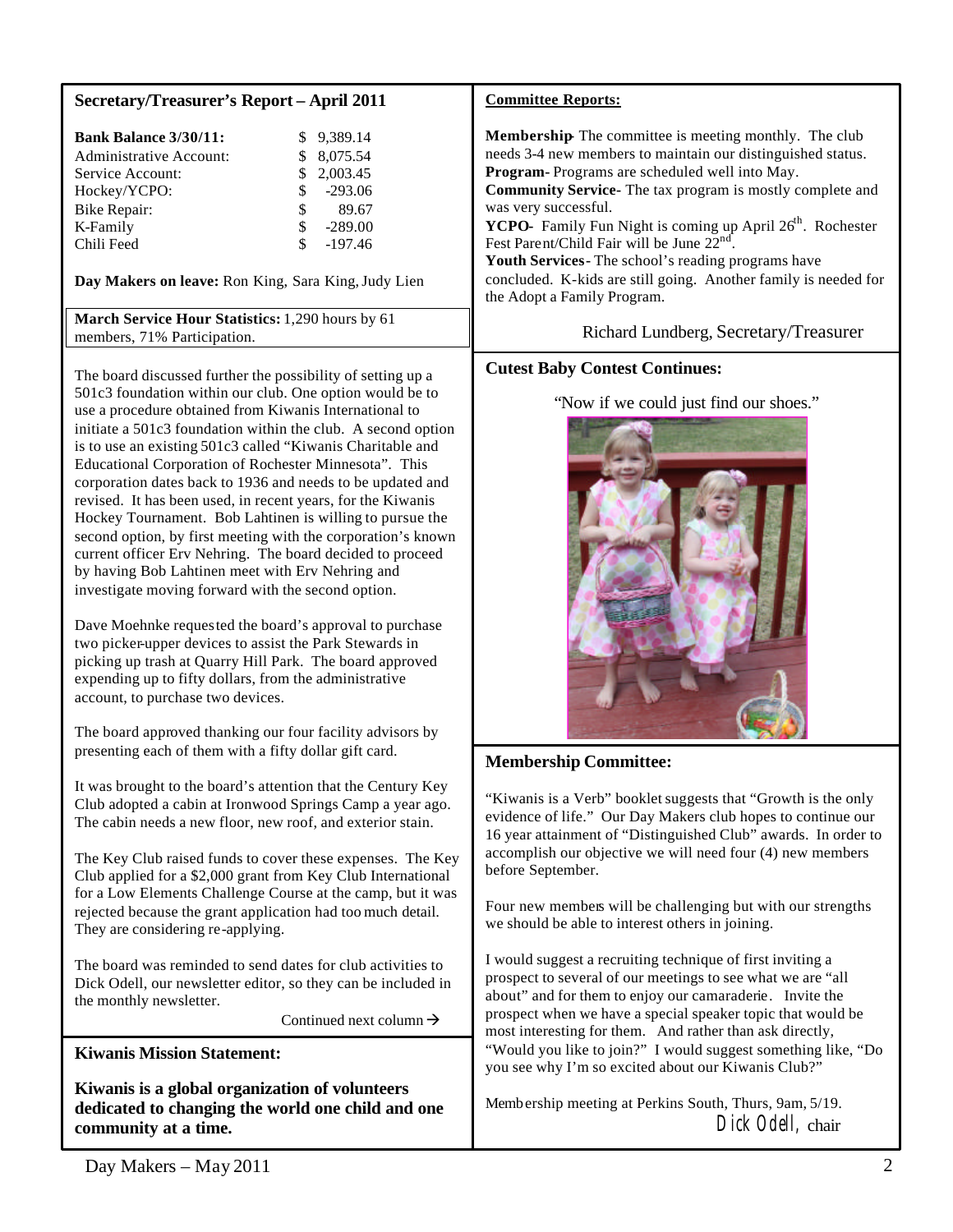## **Community Service Committee:**

# **Tax Program for Lower Income Families**

The AARP Tax-Aide Program helps lower income individuals and families fill out their tax returns – enabling them to meet their tax obligations and obtain the maximum refund for which they are eligible. The program is operated by volunteers and both the tax preparation and electronic filing is free. Help is provided at three major sites in Rochester, one in Stewartville and one in Dodge County and volunteers travel to various senior facilities in Rochester and surrounding communities.

So far this season, we have assisted over 4000 taxpayers and volunteers donated over 9500 hours (including training). Individuals and families can still get help during some limited summer sessions at our Rochester sites (Salvation Army, Senior Center and Hawthorne Education Center) by calling for an appointment in early summer; a special rent/property tax refund is available for lower income individuals/families for which a return can still be filed with the Minnesota Department of Revenue.

Appointments are made by calling the Salvation Army or Senior Center direct; for Hawthorne, calls are taken at the United Way. Many thanks to Dave Alexander, Jim Cook, Dallas Glaser, John Griffith, George Heyne, Marlys McCoy, Will Rasmussen, Bill Schneider, Eric Skuldt, Ella VanLaningham and Don and Sally Wendt for their many hours helping make the program such a success.

Special thanks to Dave, George, Ella, Eric and the Wendts for taking on extra responsibilities in leadership roles.

Ella VanLaningham

**President's Corner:** (continued from page 1)

The annual Chili Feed, headed by Judy Lien, succeeded in raising \$2,971.31 for Rochester Senior Center. These donations go towards sustaining the many programs and services that the Senior Center offers for the elderly of our community.

Our Club continues to rack up the volunteer hours. In February our Service Hours totaled 1191 and involved 47 Day Makers. In March we did even better with a total of 1290 hours by 61 Kiwanians. Thanks to all of you.

Don Wendt, President

# **Community Service Committee:**

# **Eden Garden Club and the Heritage House**

A brief up-date on the Kiwanis volunteer activities in Central Park in down-town Rochester providing the Eden Garden Club and the Heritage House Associates with help on their projects.

Each these organizations are staffed by ladies who volunteer their time and talents towards maintaining and improving the sight and condition of these public amenities. The ladies in charge depend on organizations such as Kiwanis to provide help for a number of the chores necessary to keep the area and house attractive and presentable to the many visitors to the park and house.

Some of the projects that Kiwanis Day Makers have helped with are:

- Eden Garden Club
	- o Trimming shrubs,
	- o planting trees and flowers,
	- o tilling the garden plots,
	- o re-laying the brick walks,
	- o adding soil and compost to the gardens and
	- o fall clean up of the grounds and more.
- Heritage House
	- o Install new lighting in the basement,
	- o repair the house clocks,
	- o install new front steps,
	- o minor plumbing repairs,
	- o rodent proof the areas under the steps and porches and
	- o install decorative lattice,
	- o fabricate and install two trellis's for vines,
	- o repair and re-glue furniture,
	- o clean and repair some of the artifacts in the house,
	- o treat the roof for mold and fungus,
	- o repair street side signage and more.

Many of the Day Makers have been involved in these and more projects in Central Park and the Ladies have expressed their thanks many times over and hope for continuing support.

# Hollis Feeser

# **Membership Comment:**

Many thanks to a very creative and persuasive Kathy Davis who found a way to get a Kiwanis Day Makers commercial on our local radio station for free!